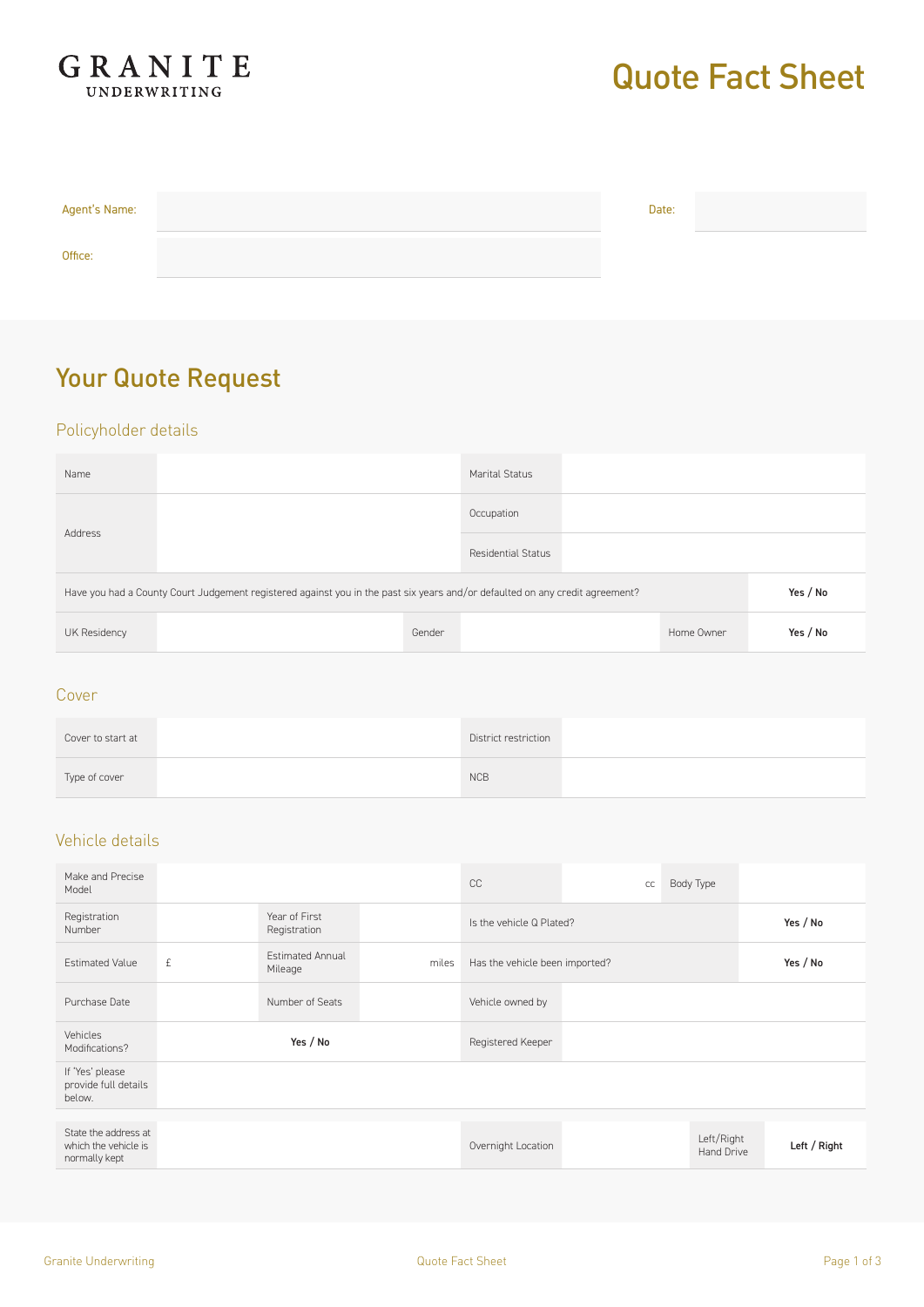## Statement of Facts

|                                                       | Driver 1 | Driver <sub>2</sub> | Driver 3 | Driver 4 |
|-------------------------------------------------------|----------|---------------------|----------|----------|
| Full Name                                             |          |                     |          |          |
| Marital Status & Gender                               |          |                     |          |          |
| Date of Birth & Age                                   |          |                     |          |          |
| UK Residency (years)                                  |          |                     |          |          |
| Type of driving licence held                          |          |                     |          |          |
| Restrictions to licence                               |          |                     |          |          |
| Period driving licence held<br>(years)                |          |                     |          |          |
| Date driving test passed                              |          |                     |          |          |
| Occupation (1st occupation)                           |          |                     |          |          |
| Nature of employers'<br>business (1st occupation)     |          |                     |          |          |
| Employment Status (1st<br>occupation)                 |          |                     |          |          |
| Occupation (2nd occupation<br>if applicable)          |          |                     |          |          |
| Employers' business (2nd<br>occupation if applicable) |          |                     |          |          |
| Employment Status (2nd<br>occupation if applicable)   |          |                     |          |          |
| Relationship of this driver<br>to the Proposer        |          |                     |          |          |
| Are you the Main User of<br>this vehicle?             | Yes / No | Yes / No            | Yes / No | Yes / No |
| Nature of this driver's use<br>of this vehicle?       |          |                     |          |          |
| Does this driver own<br>another vehicle?              | Yes / No | Yes / No            | Yes / No | Yes / No |
| Does this driver have use<br>of another vehicle?      | Yes / No | Yes / No            | Yes / No | Yes / No |

#### If 'Yes' please provide details to all the below

| Have you been convicted<br>of any non-motoring<br>offence, including offences<br>relating to theft, fraud or<br>dishonesty? * | Yes / No | Yes / No | Yes / No | Yes / No |
|-------------------------------------------------------------------------------------------------------------------------------|----------|----------|----------|----------|
| Have you any prosecution or<br>police enquiry pending? *                                                                      | Yes / No | Yes / No | Yes / No | Yes / No |
| Have you been disqualified<br>from driving? *                                                                                 | Yes / No | Yes / No | Yes / No | Yes / No |
| Have you been declined<br>or refused any type of<br>insurance or had any<br>special term imposed? *                           | Yes / No | Yes / No | Yes / No | Yes / No |
| Have you had previous<br>terms applied? *                                                                                     | Yes / No | Yes / No | Yes / No | Yes / No |